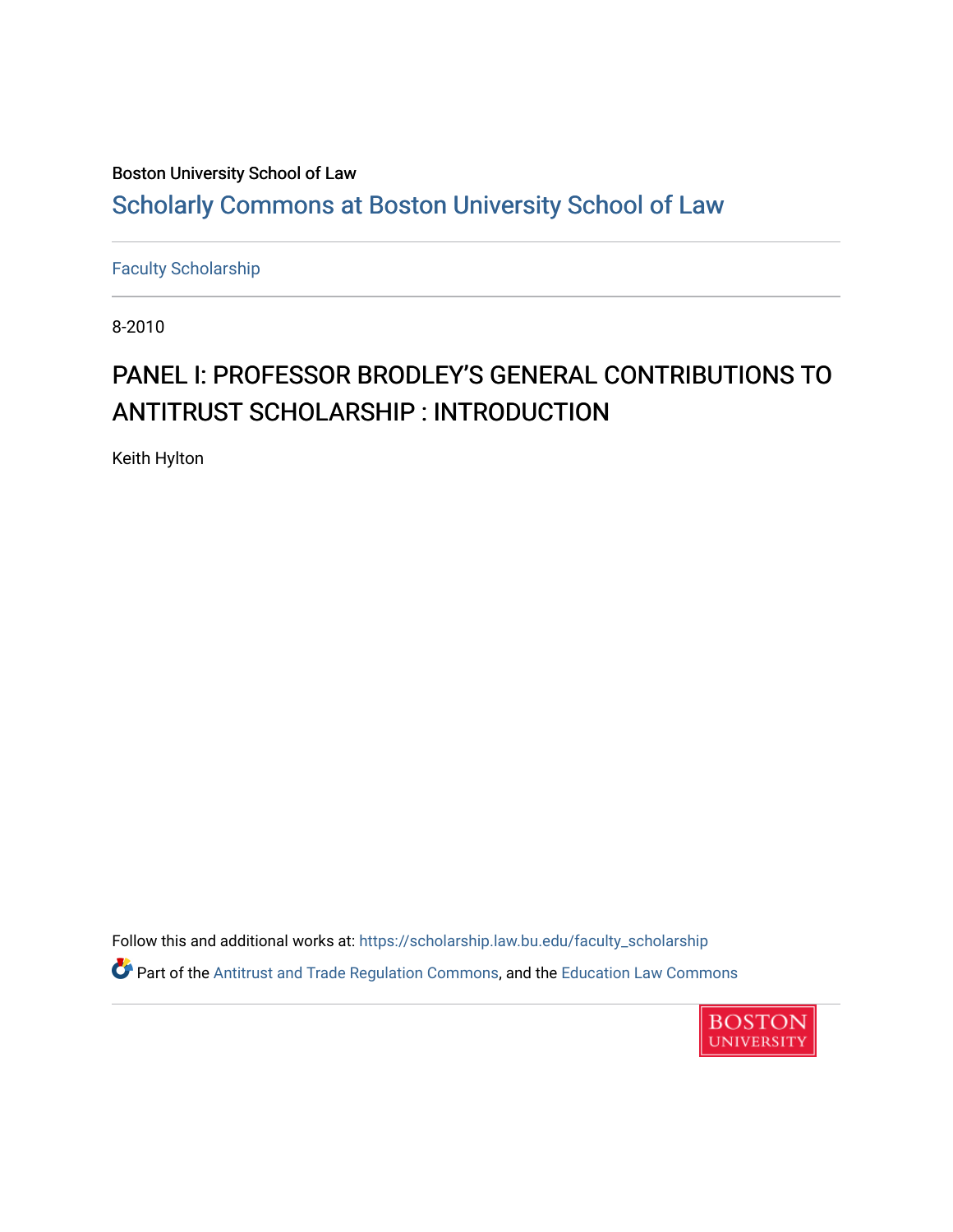### **PANEL I: PROFESSOR BRODLEY'S GENERAL CONTRIBUTIONS TO ANTITRUST SCHOLARSHIP**

### **INTRODUCTION**

#### **KEITH N. HYLTON**<sup>∗</sup>

When I began teaching Antitrust, I was the junior colleague of a more senior antitrust scholar, teaching the course on opposite semesters to the relatively few students who were forced by scheduling conflicts to take the course with me as their teacher. After my senior colleague departed for another school – and after the departure of some other senior Law and Economics colleagues – I was for a brief period the senior antitrust scholar at the institution, and this was in only my fifth year of teaching law. Boston University soon approached me and my wife with the offer of appointments, and we decided to accept. I would again become the junior colleague of a more senior antitrust professor, this time Joe Brodley. Of course, I knew who Joe Brodley was, and the notion of quitting a post as the senior antitrust professor at a relatively highly ranked school to become the junior antitrust colleague to Joe Brodley struck me as uncontroversial. In today's status-obsessed market, such a move would strike junior professors as indefensible. But in those days, most scholars seemed focused less on rankings and more on the quality of work done by individuals – at least that was my perception then, however wrong it may have been. Joe had been a famous antitrust scholar for some time when I moved to Boston University, and I viewed the combination of myself as the junior scholar and Joe as the senior one as a potentially good antitrust faculty – if I could live up to my end of the bargain.

Joe and I have different preferences on antitrust issues. He prefers vigorous antitrust enforcement. Not long after I arrived here, I joked with a colleague that there appear to be few if any antitrust prosecutions that Joe would find illadvised – obviously an unfair comment, but a quick way of getting across my sense of his policy reflexes. I have always been more cautious, to the point of

<sup>∗</sup> Honorable Paul J. Liacos Professor of Law, Boston University.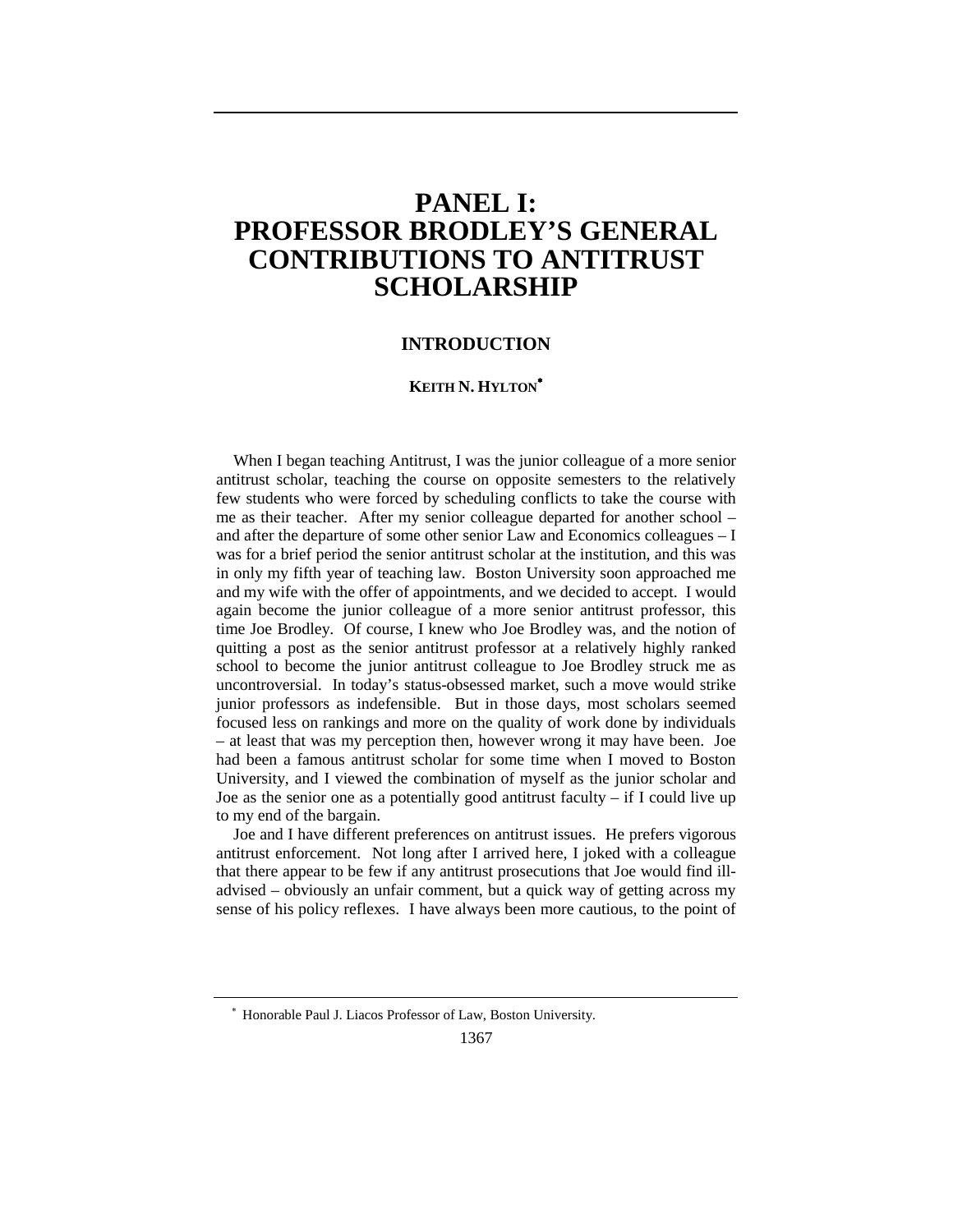being listed by one website as an "antitrust skeptic."<sup>1</sup> The differences have less to do, I think, with our views on the competence of enforcers than with our assessment of the market itself. Joe is deeply skeptical of the market's power to correct inefficiencies due to anticompetitive conduct. My prior beliefs have been more favorable toward unregulated markets.

Though it was not a reason for my move to Boston University, I thought this difference in views would be good for my own development as a scholar and good for the students at Boston University. I joked with colleagues that the students could take the anti-trust version of antitrust from Joe or the pro-trust version of antitrust from me. The large class sizes at Boston University at the time meant that the course could be offered both semesters with sizeable enrollments.

My thoughts about moving to Boston University to become the junior antitrust colleague to Joe Brodley reflected several aspects of antitrust scholarship and teaching that were relatively unusual in the legal academy, and are perhaps becoming more so. In antitrust, unlike many other areas of legal scholarship today, ideological differences do not tend to cause unbridgeable barriers between scholars. This is due in part to the contributions of scholars such as Joe Brodley.

Antitrust scholarship today reflects the full range of approaches seen in the Law and Economics literature: doctrinal, theoretical, and empirical. The doctrinal work consists of the most traditional type of legal scholarship: examining important court opinions, trying to understand what they mean, and seeking to reconcile them with earlier opinions. The doctrinal work is still the main type of scholarship produced in law schools. The theoretical work in antitrust consists largely of economic modeling of the effects of anticompetitive strategies or of antitrust law itself. The empirical work in antitrust consists of traditional empirical studies in industrial organization and more recent projects that attempt to measure the restrictiveness of antitrust laws and estimate their impact.

For a scholar outside of law, doctrinal scholarship is easy to recognize, and easily recognized as differing from most other types of research. The papers tend to be long and full of footnotes, and consist of case discussions tied together with an extremely general or vague thesis. The argument is more concerned with the consistency of the case law rules than with any sense of an external standard of evaluation.

In its early days, antitrust was no different from general legal scholarship. Although economists have written about antitrust issues for a long time, legal scholars have not always felt a need to pay close attention to what the economists said. Legal scholars remained safely within their own academies to focus on doctrinal consistency or the consistency of the doctrine with some

<sup>&</sup>lt;sup>1</sup> Clyde Wayne Crews, *Antitrust Skeptic's Bibliography*, COMPETITIVE ENTER. INST. (Apr. 13, 2006), http://cei.org/gencon/030,05269.cfm (providing a reading list of articles that offer a skeptical view of the desirability of expansive antitrust enforcement).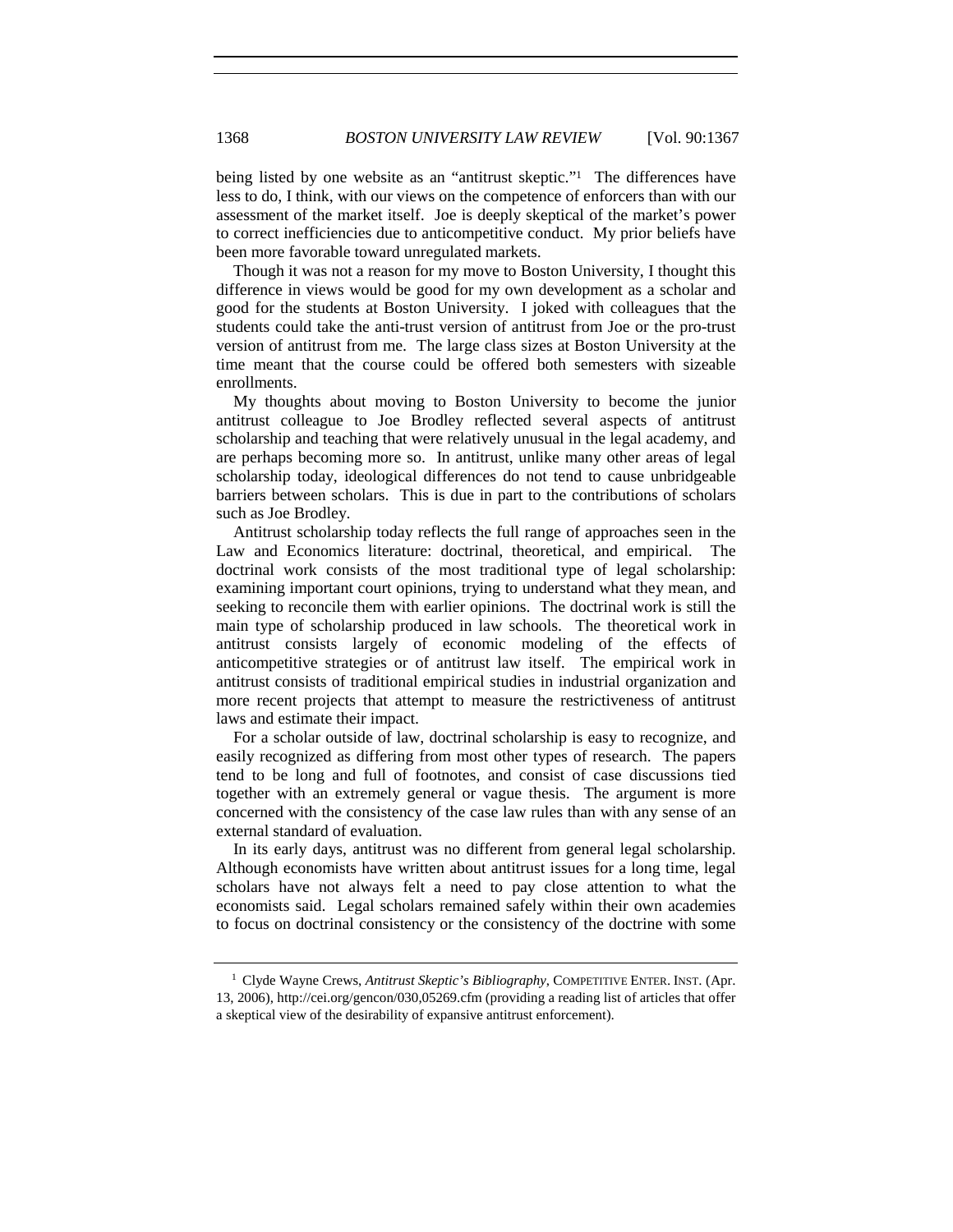factional interest – such as protection of consumer interests or protection of business incentives.

The useful external standards in antitrust have been introduced into the literature by economists. Indeed, one interesting feature of antitrust scholarship is that there are a large number of law review and economics journal articles on antitrust written by academic economists in the 1950s and 1960s. These articles were written back in the days when economics departments had many professors who did not use mathematical models. Their articles looked like those of law professors, though without as many footnotes and with a reliance on an external standard by which to judge the antitrust cases. Very few economics professors of this sort are in existence today. The mathematical modeling requirements of their discipline have led economics professors to invest their intellectual capital in the activity of modeling, which has left little time for them to study the law, as many economists of a previous generation did.

The external standards that economists have introduced to antitrust are total welfare, efficiency, and consumer welfare in the long run. I refer to long-run consumer welfare because that standard allows an analyst to consider at least some of the efficiency effects of any legal standard. Short-run consumer welfare, on the other hand, is indistinguishable from a factional interest standard of the sort that law professors have typically used. I think most economists, when pressed on the issue, would reject an exclusive focus on short-run consumer welfare. An economist who believes in an exclusive focus on the welfare of the consumer would have to favor an antitrust enforcement rule that forgoes one thousand dollars in efficiency gains to squeeze out one penny more in consumer surplus. I think there are few economists who would favor such a tradeoff.

At some point between 1960 and 1970, antitrust scholarship from the law side changed, as did antitrust scholarship from the economics side, though the changes occurred for different reasons. Law professors began to adopt the external standards introduced by economists. Richard Posner is the most famous example of a law professor who promoted the use of economic reasoning in law scholarship. However, other scholars also played a role in introducing economic reasoning in antitrust. One of them was Joe Brodley. His 1967 article on oligopoly power reflected one of the early efforts by legal scholars to integrate economic analysis with antitrust law scholarship.<sup>2</sup> Although it was not cited in the more famous Posner piece on the same subject, $3$  it presumably had some influence.

<sup>2</sup> Joseph F. Brodley, *Oligopoly Power Under the Sherman and Clayton Acts – From Economic Theory to Legal Policy*, 19 STAN. L. REV. 285 (1967).

<sup>3</sup> Richard A. Posner, *Oligopoly and the Antitrust Laws: A Suggested Approach*, 21 STAN. L. REV. 1562 (1969). Both the Brodley and Posner articles respond to arguments in Donald F. Turner, *The Definition of Agreement Under the Sherman Act: Conscious Parallelism and*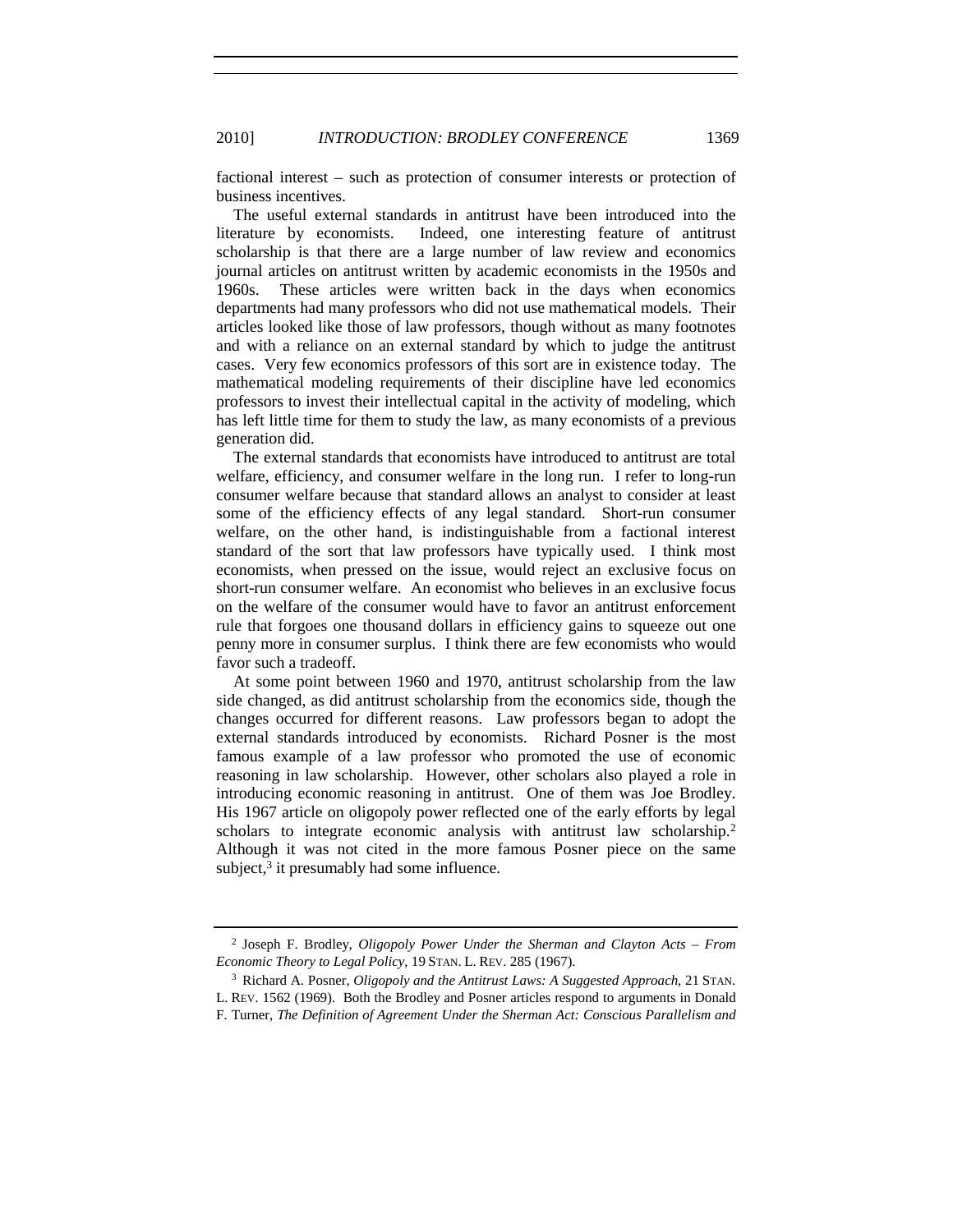Joe Brodley was by no means the first law scholar to merge economics into the discussion of antitrust law. He was preceded by others including, for example, James Rahl at Northwestern University, Eugene Rostow at Yale University, and Aaron Director at the University of Chicago.<sup>4</sup> However, the earlier writing on economics and antitrust by law academics (although Director was an economist by training) is not representative of the wave of Law and Economics scholarship in antitrust that later appeared.

For example, one observes in Rahl's work an effort to explain to economists the limits the law puts on the usefulness of economic analysis in antitrust.5 Law has its own cumbersome machinery, which serves important purposes. One of the key points of Rahl's article on conscious parallelism, which was the first to identify the controversial issues parallel conduct raises under the Sherman Act, was that courts cannot always adopt the recommendations of economists without risking erroneous results from clumsy application of economic concepts or doing damage to the law itself.6

Similarly, Rostow's work on *The New Sherman Act* was an effort to explain that courts were going in a direction that economists such as Edward Chamberlin would prefer.<sup>7</sup> It was, in contrast to Rahl, an effort to make the law shape itself around the normative implications of economics, rather than an effort to show economists how the law could not always bend toward their preferences.

Director and Levi's work represents the most effective and famous integration of economics and law, though much of it took place in the classroom. Their classic article, *Law and the Future: Trade Regulation*, sets out the Chicago School analysis of antitrust.<sup>8</sup> At the time, however, their article had a greater influence within the Chicago Law School than outside of it. As a result, the first generation of Law and Economics scholarship in antitrust would not appear until a decade after the Director and Levi article.

<sup>5</sup> *See, e.g.*, James A. Rahl, *Conspiracy and the Anti-Trust Laws*, 44 ILL. L. REV. 743, 768 (1950).

<sup>6</sup> *Id.* at 762.

<sup>7</sup> Eugene V. Rostow, *The New Sherman Act: A Positive Instrument of Progress*, 14 U. CHI. L. REV. 567, 567 (1947); *id.* at 567 n.I (citing Chamberlin, Theory of Monopolistic Competition (5th ed. 1946)).

<sup>8</sup> Aaron Director & Edward H. Levi, *Law and the Future: Trade Regulation*, 51 NW. U. L. REV. 281, 282 (1956).

*Refusals to Deal*, 75 HARV. L. REV. 655 (1962). *See* Brodley, *supra* note 2, at 295 n.7; Posner, *supra*, at 1562.<br><sup>4</sup> Obviously, this list is not complete. Ward Bowman, of Yale University, preceded

Brodley. Bowman was trained as an economist and focused on criticizing the leverage theory adopted by antitrust courts in the 1950s. For an example of Bowman's work, see Ward S. Bowman, Jr., *Tying Arrangements and the Leverage Problem*, 67 YALE L.J. 19 (1957). Robert Bork, also of Yale, preceded Brodley by just a few years, and should therefore be viewed as a contemporary of Brodley.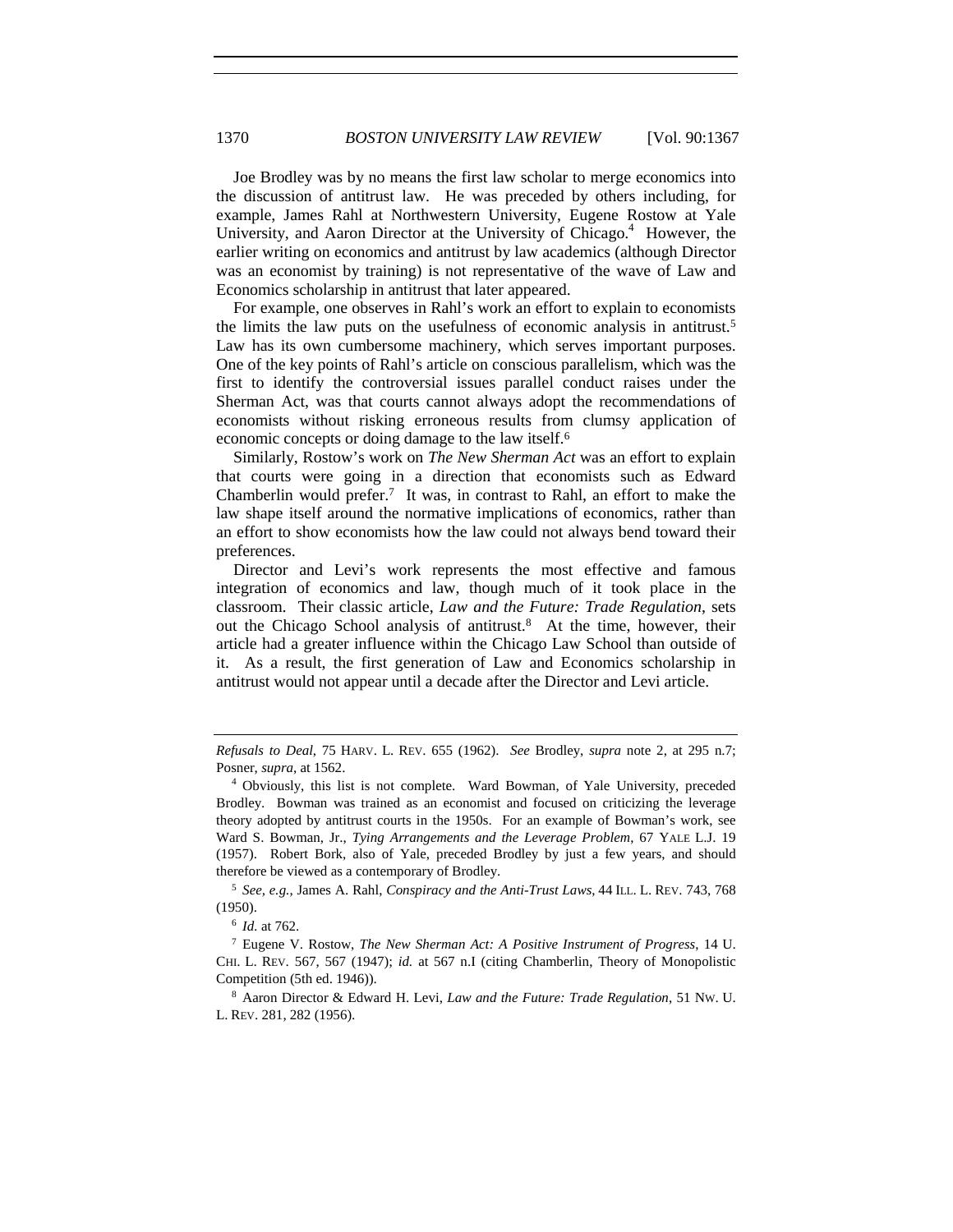Joe Brodley is one among the first generation of legal scholars, including Posner, to carry out a sustained public campaign (in contrast to the private tradition of Director) to integrate economic analysis with legal reasoning, and this effort has been central to his work throughout his career. Perhaps the best example is his last major antitrust article, on predation, coauthored with Patrick Bolton and Michael Riordan.<sup>9</sup> The article is widely and justly recognized as a classic on predatory pricing law.

As I mentioned, I do not agree with Joe on every issue in antitrust. The predation article, though I am the first to say it is a classic, is an example of one of our disagreements. Bolton, Brodley, and Riordan use the gametheoretic "Post-Chicago" literature on predation to generate practical legal tests for courts to apply in predation antitrust cases. This is an extremely valuable contribution to the literature, and is precisely the goal of interdisciplinary scholarship in law and economics. The article implies that the Supreme Court was wrong in *Brooke Group Ltd. v. Brown & Williamson Tobacco Corp.*<sup>10</sup> when it set up a legal standard that makes it almost impossible for a predation plaintiff to prevail.<sup>11</sup> Its practical and theoretically rigorous analysis is a powerful indictment of many of the arguments supporting the *Brooke Group* standard.

But I believe the approach reflected in Bolton, Brodley, and Riordan ultimately gives short shrift to the problem of error costs, which is the core rationale for the Court's decision in *Brooke Group*. Given the risk of error, legal tests that make it easier for plaintiffs to prevail in predation lawsuits threaten to impose punishment on firms that have engaged in pro-competitive price cutting. I think there is at least one additional step that needs to take place in the Post-Chicago economic analysis of antitrust, and that is to incorporate the risk of judicial error and the costliness of litigation into models of anticompetitive conduct in the presence of antitrust litigation. A paper by Dag Morten Dalen and Theon van Dijk shows, within a game-theoretic model, the comedy of errors (or more appropriately, tragedy of errors) that results when courts apply the more aggressive predation enforcement approach that exists now in the European Union.<sup>12</sup> The Dalen-van Dijk paper examines the effects of a predation rule that finds the dominant firm liable for predation when price is below incremental cost. The paper shows that the predation law discourages competition if damages are sufficiently high and weakens competition in all cases. Moreover, their model delivers a counterintuitive "you bought the cow so you may as well get the milk" finding that the law,

<sup>9</sup> *See* Patrick Bolton, Joseph F. Brodley & Michael H. Riordan, *Predatory Pricing: Strategic Theory and Legal Policy*, 88 GEO. L.J. 2239, 2241 (2000).

<sup>10</sup> 509 U.S. 209 (1993).

<sup>11</sup> *Id.* at 226.

 $12$  Dag Morten Dalen & Theon van Dijk, Imperfect Enforcement of Predatory Pricing Law (Mar. 24, 2009) (unpublished manuscript), *available at* http://ssrn.com/sol3/ papers.cfm?abstract\_id=1341804.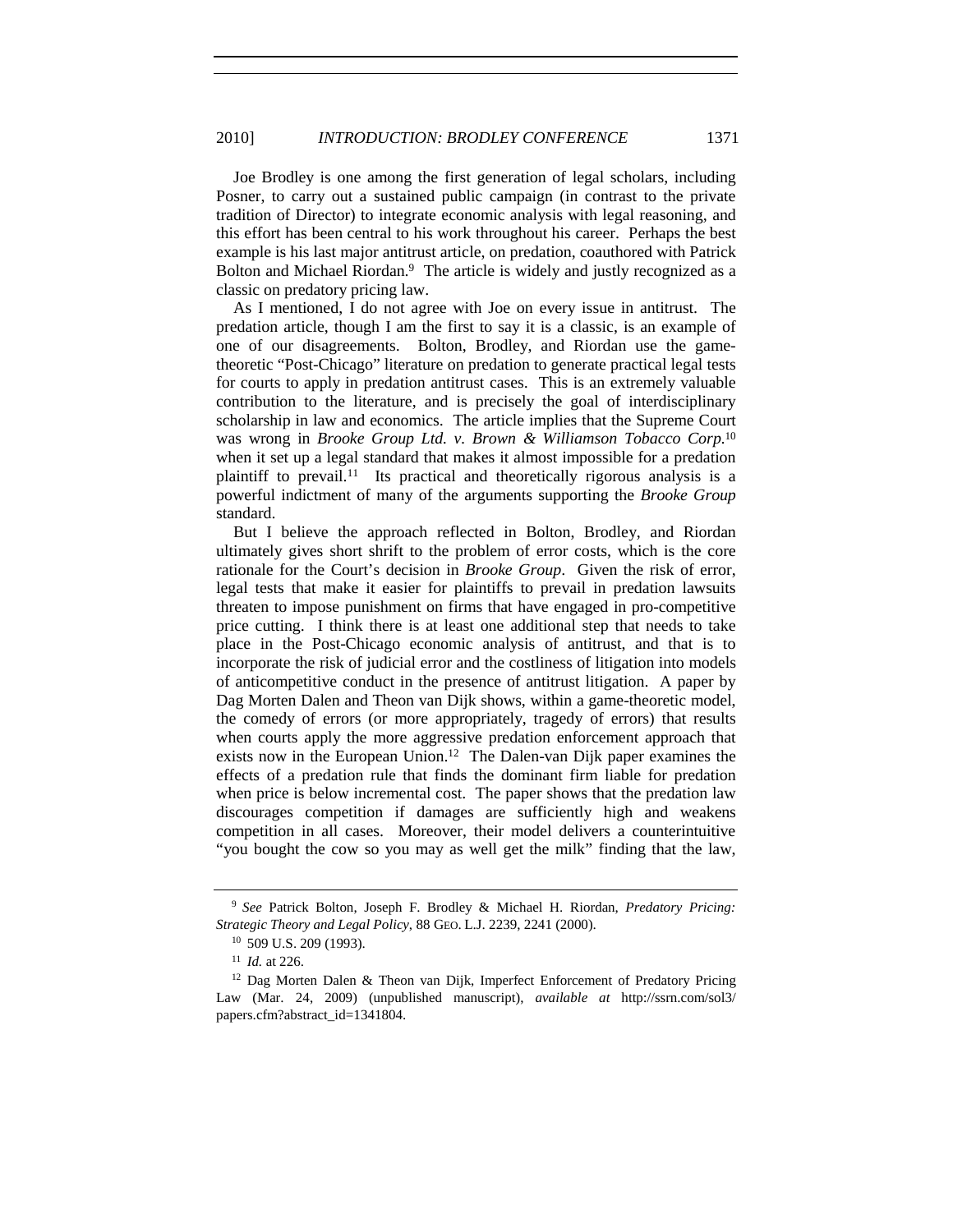enforced with error, encourages predation in some cases because the pricing of all firms is distorted by the threat of litigation.

In any event, disagreement on specific policies, such as the law on predation, is a bit easier to deal with in antitrust than in many other areas of legal scholarship because there is broad methodological agreement. Antitrust scholars from the law side and from the economics side all adhere to the same framework, which adopts economic analysis in search of an objective external standard by which to judge antitrust cases and statutes. The search for, and use of, such a standard requires a great deal of study. The exercise of modeling in antitrust scholarship has had the same effect as in economics generally. It has forced scholars to be clear about their premises and the connection between those premises and their arguments. It has forced scholars to attempt to make rigorous arguments. The use of economic models has constrained argumentation and led both sides to recognize the elements of truth in the position taken by the other side.

This practice is one reason why I think there is a great deal of respect within antitrust among scholars who have opposing views on the law, certainly more than one could ever observe in areas such as constitutional law scholarship. Antitrust law has been made rigorous through the widespread acceptance of an objective framework based on economic analysis. Constitutional law, as a field of scholarship, has never achieved the same rigor by the general acceptance of an objective, in contrast to factional-interest centered, framework of analysis.

Antitrust scholars today are fortunate to work in a field in which there is a commonly accepted vision of normal science and progress in understanding. Joe Brodley, as one of a small number of scholars who played a pivotal role in integrating economics and antitrust scholarship, thereby determining the course of modern antitrust scholarship, deserves a share of the credit for this development.

The purpose of this conference is to thank Joe Brodley for his contributions to antitrust scholarship. The contributors to this conference are among the most accomplished antitrust scholars today, and this is, if anything, an understatement. The conference papers have been contributed to three panels, moving from backward-looking to forward-looking. The scholars on the first panel chose to write their reflections largely on Joe Brodley's scholarship and its influence on their own work. The second panel of papers examines topics that Joe Brodley wrote about: predatory pricing, joint ventures, mergers, oligopoly, and the goals of antitrust law. The final panel, looking to the future, examines the normative question of what antitrust policy should attempt to do in the new presidential administration, which has announced plans to reject the monopolization law enforcement policies announced in 2008 by the previous administration.13

<sup>13</sup> *Compare* U.S. DEP'T OF JUSTICE, COMPETITION AND MONOPOLY: SINGLE-FIRM CONDUCT UNDER SECTION 2 OF THE SHERMAN ACT (2008), *available at*